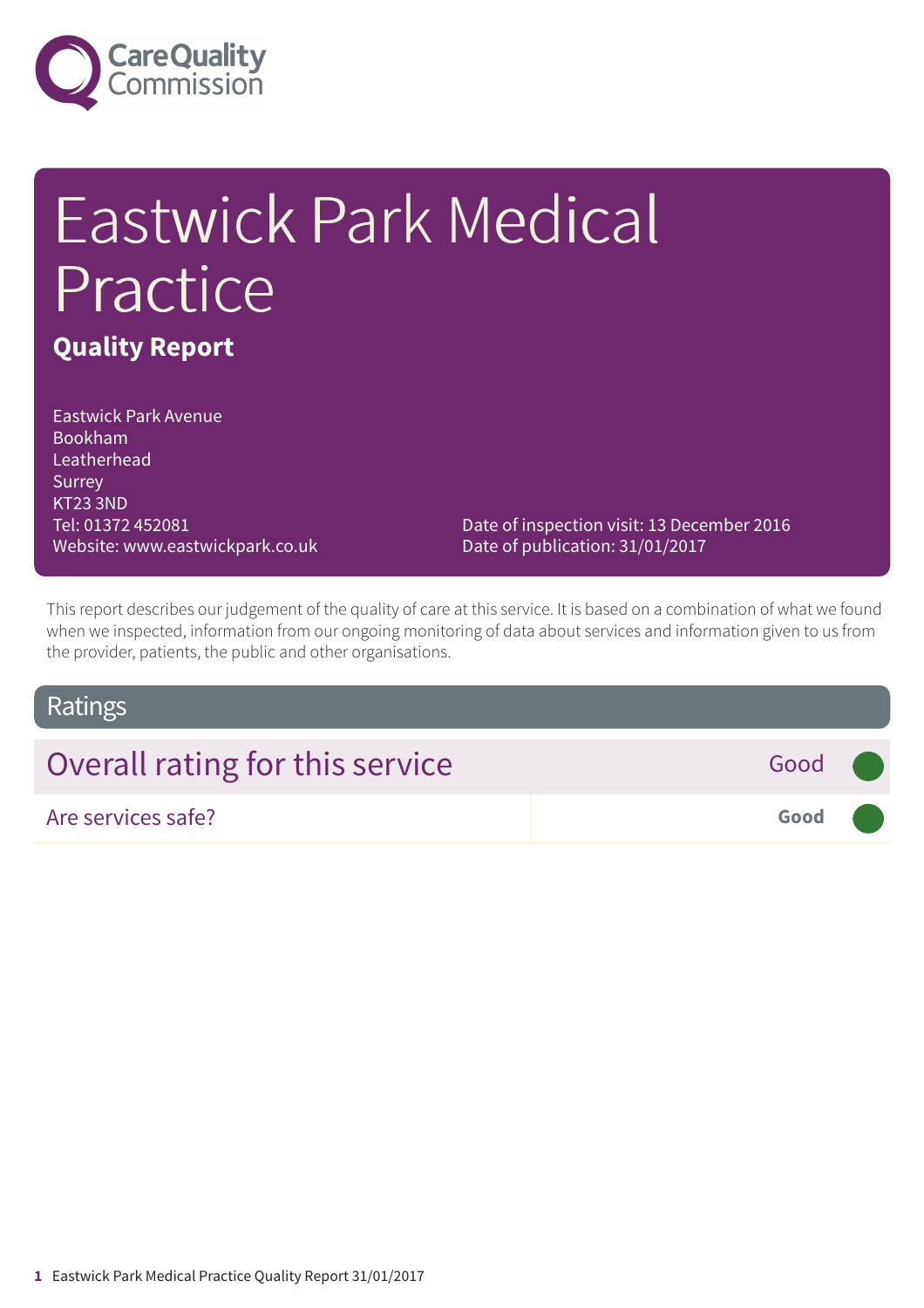#### **Contents**

| Summary of this inspection                   | Page           |
|----------------------------------------------|----------------|
| Overall summary                              | $\overline{2}$ |
| The five questions we ask and what we found  | 3              |
| The six population groups and what we found  | $\overline{4}$ |
| Detailed findings from this inspection       |                |
| Our inspection team                          | 8              |
| Background to Eastwick Park Medical Practice | 8              |
| Why we carried out this inspection           | 8              |
| How we carried out this inspection           | 8              |
| Detailed findings                            | 10             |

### Overall summary

#### **Letter from the Chief Inspector of General Practice**

We carried out an announced comprehensive inspection at Eastwick Park Medical Practice on 10 September 2015. The practice was rated as Good for providing caring and responsive services. However, Requires Improvement for safe, effective and well-led services. Following the comprehensive inspection, the practice wrote to us to tell us what they would do to meet the legal requirements in relation to the breaches. We undertook an announced focused inspection on 3 May 2016 to check the provider had followed their action plan and to confirm they met the legal requirements. The practice was rated as Good for providing caring, effective, responsive and well-led services. However, remained Requires Improvement for providing safe services. Following the focused inspection, the practice sent to us an action plan detailing what they would do to meet the legal requirements in relation to the following:-

• Mitigating risks associated with infection control by ensuring that privacy curtains within the practice were regularly laundered and that a clear record of this was kept.

We undertook this announced desk based inspection on 13 December 2016 to check that the provider had followed their action plan and to confirm that they now met legal requirements. The provider was now meeting all requirements and is rated as Good for providing safe services.

This report only covers our findings in relation to those requirements.

• The practice had created a clear record outlining the regular laundering of the privacy curtains and in some instances replaced existing fabric curtains with disposable.

This report should be read in conjunction with the previous reports. You can read the reports, by selecting the 'all reports' link on our website at www.cqc.org.uk

**Professor Steve Field (CBE FRCP FFPH FRCGP)** Chief Inspector of General Practice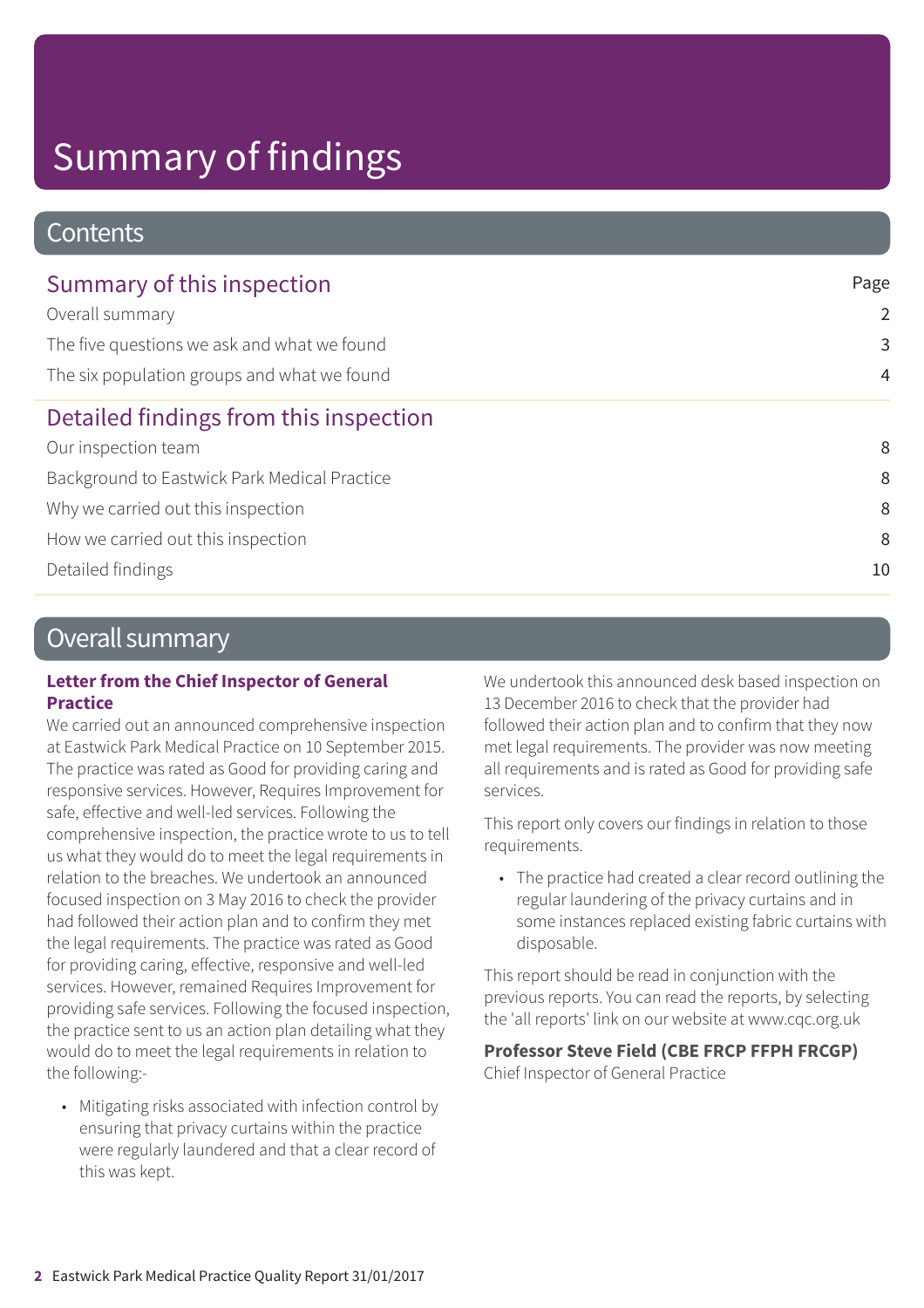### The five questions we ask and what we found

We always ask the following five questions of services.

#### **Are services safe?**

The practice is rated as Good for providing safe services.

At our previous focused inspection on 3 May 2016, the practice had been rated as Requires Improvement for providing safe services.

• The practice had been unable to demonstrate they were fully compliant with national guidance on infection control by not ensuring that privacy curtains within the practice were regularly laundered and that a record of this was kept.

At our desk based inspection on 13 December 2016, the practice provided records and information to demonstrate that the requirements had been met.

• The practice had created a record outlining the regular laundering of the privacy curtains and in some instances had introduced disposable curtains in replacement of existing fabric curtains.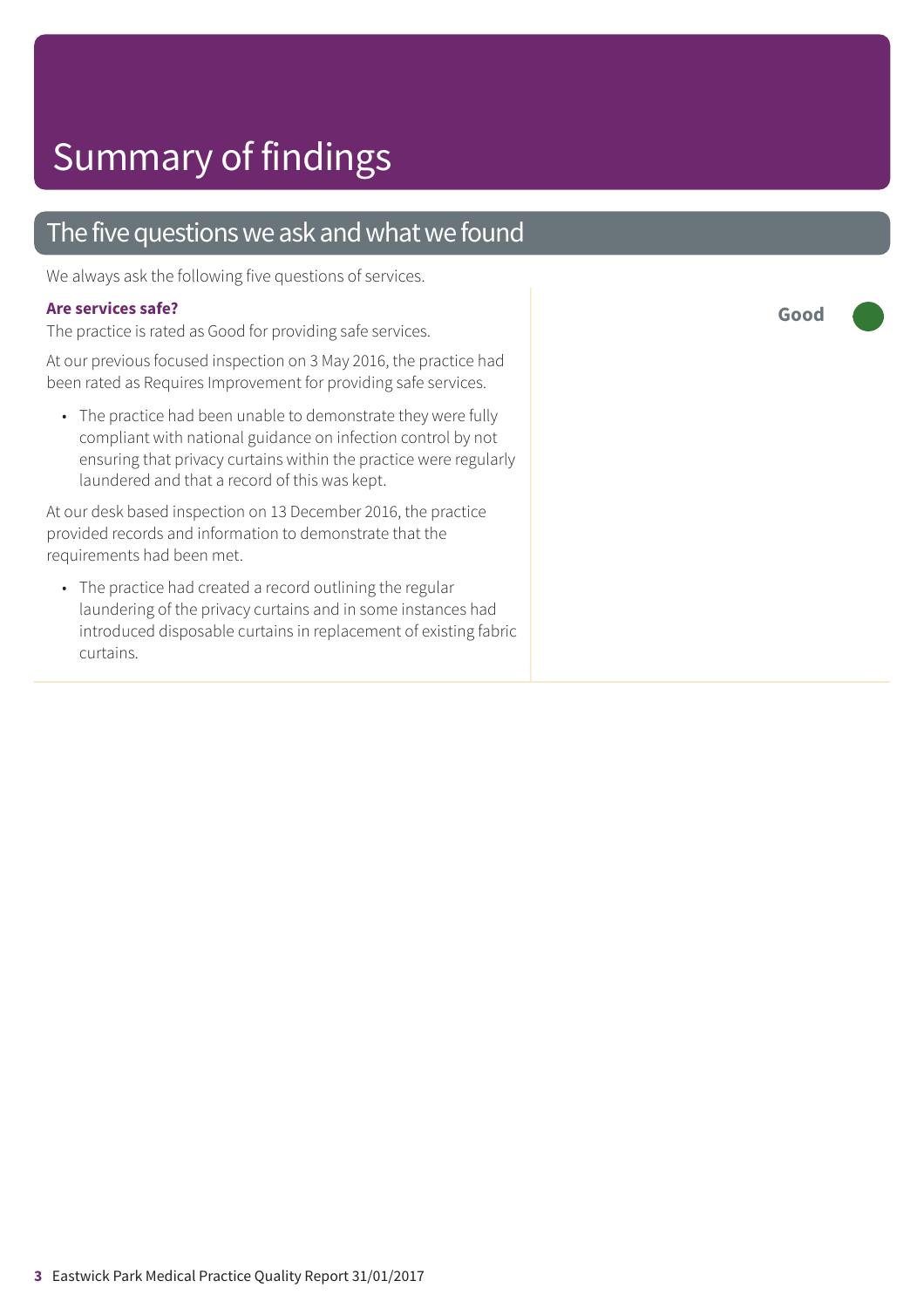### The six population groups and what we found

We always inspect the quality of care for these six population groups.

#### **Older people**

The provider had resolved the concerns found during our inspection on 10 September 2015. Concerns found were for safety, effective and well-led domains which applied to everyone using this practice, including this population group. The population group ratings have been updated to good to reflect this.

- Nationally reported data showed that outcomes for patients were good for conditions commonly found in older people.
- The practice offered continuity of care with a named GP.
- Elderly patients with complex care needs and those at risk of all had personalised care plans that were shared with local organisations to facilitate the continuity of care.
- The practice was responsive to the needs of older people, and offered home visits and rapid access appointments for those with enhanced needs.
- The practice supported residents within three residential and nursing homes including a home which was located next to the practice. The practice nominated a lead GP for each care home who provided weekly ward rounds within the homes.
- The practice organised a voluntary car service for patients who required transport in order to attend the practice.
- Following the death of a patient the practice sent a condolence card inviting the carer to attend the practice in order that on-going support could be provided.

#### **People with long term conditions**

The provider had resolved the concerns found during our inspection on 10 September 2015 . Concerns found were for safety, effective and well-led domains which applied to everyone using this practice, including this population group. The population group ratings have been updated to good to reflect this.

- Nursing staff had lead roles in chronic disease management such as diabetes and respiratory conditions and patients at risk of hospital admission were identified as a priority.
- Longer appointments and home visits were available when needed.
- All these patients had a named GP and a structured annual review to check that their health and medicine needs were being met.

**Good –––**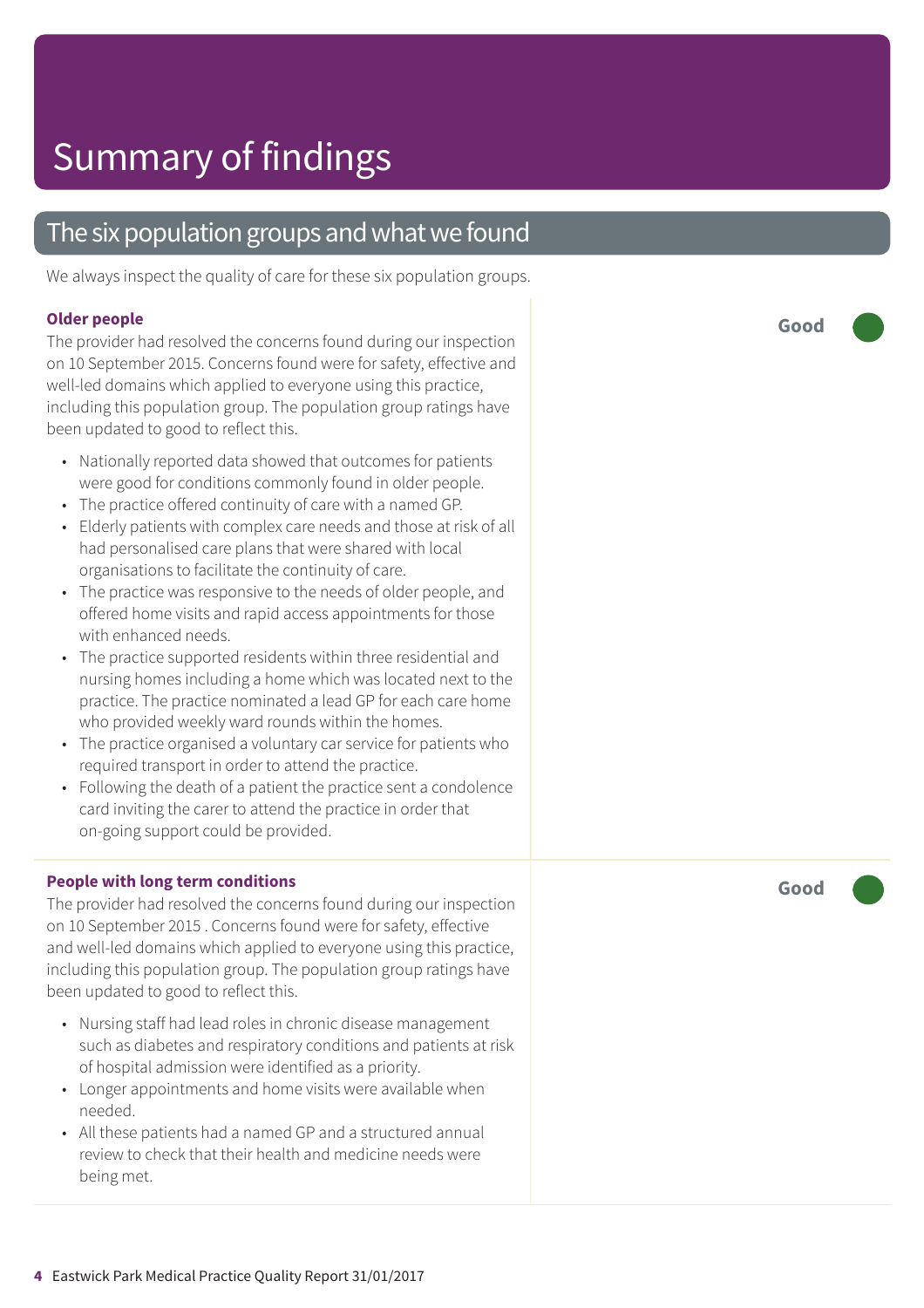- For those people with the most complex needs, the named GP worked with relevant health and care professionals to deliver a multidisciplinary package of care.
- All patients were routinely collected from the waiting room by their GP. GPs told us this provided the GP with the opportunity to begin their assessment of each patient's condition prior to their arrival in the consulting room.

#### **Families, children and young people**

The provider had resolved the concerns found during our inspection on 10 September 2015 . Concerns found were for safety, effective and well-led domains which applied to everyone using this practice, including this population group. The population group ratings have been updated to good to reflect this.

- The practice offered continuity of care with a named GP.
- There were systems in place to identify and follow up children living in disadvantaged circumstances and who were at risk, for example, children and young people who had a high number of A&E attendances and those who were carers.
- Immunisation rates were good for all standard childhood immunisations.
- Patients told us that children and young people were treated in an age-appropriate way and were recognised as individuals.
- Appointments were available outside of school hours and the premises were suitable for children and babies.
- We saw good examples of joint working with midwives and health visitors.

#### **Working age people (including those recently retired and students)**

The provider had resolved the concerns found during our inspection on 10 September 2015 . Concerns found were for safety, effective and well-led domains which applied to everyone using this practice, including this population group. The population group ratings have been updated to good to reflect this.

- The practice provided services to meet the needs of the working age population, those recently retired and students.
- The practice had recently increased the availability of urgent and pre-bookable appointments by recruiting an additional GP partner.
- The practice was proactive in offering online services and patients were able to opt to have their prescriptions delivered using the electronic prescription service to a pharmacy of their choice.

**Good –––**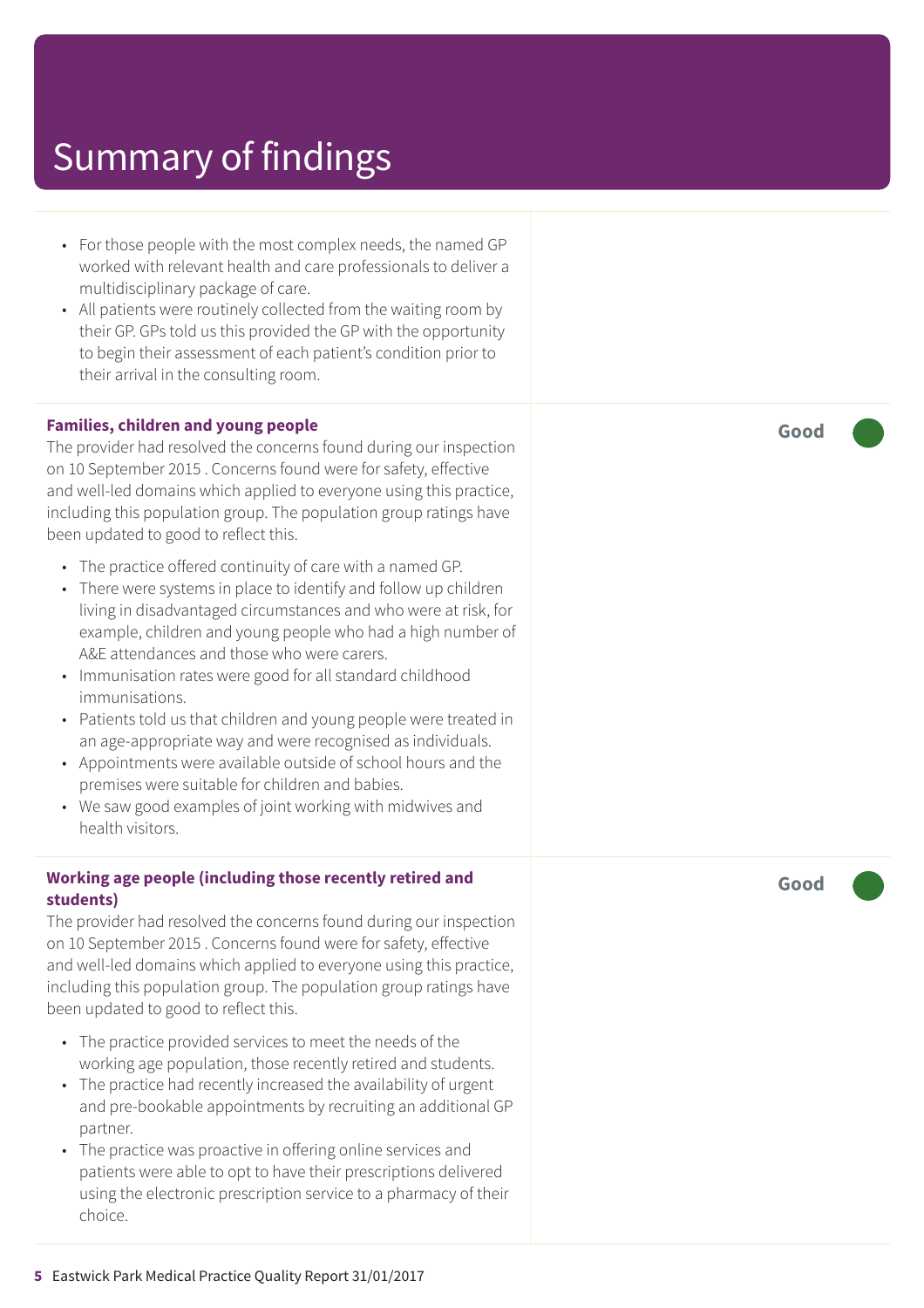- Installation of an improved telephone system meant that patients were able to cancel appointments using an automated system.
- The practice provided temporary residents status for students returning from university.
- Practice staff carried out NHS health checks for patients between the ages of 40 and 74 years.

#### **People whose circumstances may make them vulnerable**

The provider had resolved the concerns found during our inspection on 10 September 2015 . Concerns found were for safety, effective and well-led domains which applied to everyone using this practice, including this population group. The population group ratings have been updated to good to reflect this.

- The practice offered continuity of care with a named GP.
- The practice held a register of patients living in vulnerable circumstances including those with a learning disability.
- It offered longer appointments and carried out annual health checks for people with a learning disability.
- Care was provided to patients with a learning disability living within one residential facility and to those living independently who received support from that facility.
- The lead GP partner provided flu vaccination clinics within the facility and worked closely with the staff team to carry out medicine reviews.
- The practice regularly worked with multi-disciplinary teams in the case management of other vulnerable patients.
- Information was provided to support vulnerable patients in accessing support groups and voluntary organisations.
- Staff were aware of their responsibilities regarding information sharing, documentation of safeguarding concerns and how to contact relevant agencies in normal working hours and out of hours.

#### **People experiencing poor mental health (including people with dementia)**

The provider had resolved the concerns found during our inspection on 10 September 2015 . Concerns found were for safety, effective and well-led domains which applied to everyone using this practice, including this population group. The population group ratings have been updated to good to reflect this.

• The practice held a register of patients experiencing poor mental health and offered continuity of care with a named GP. **Good –––**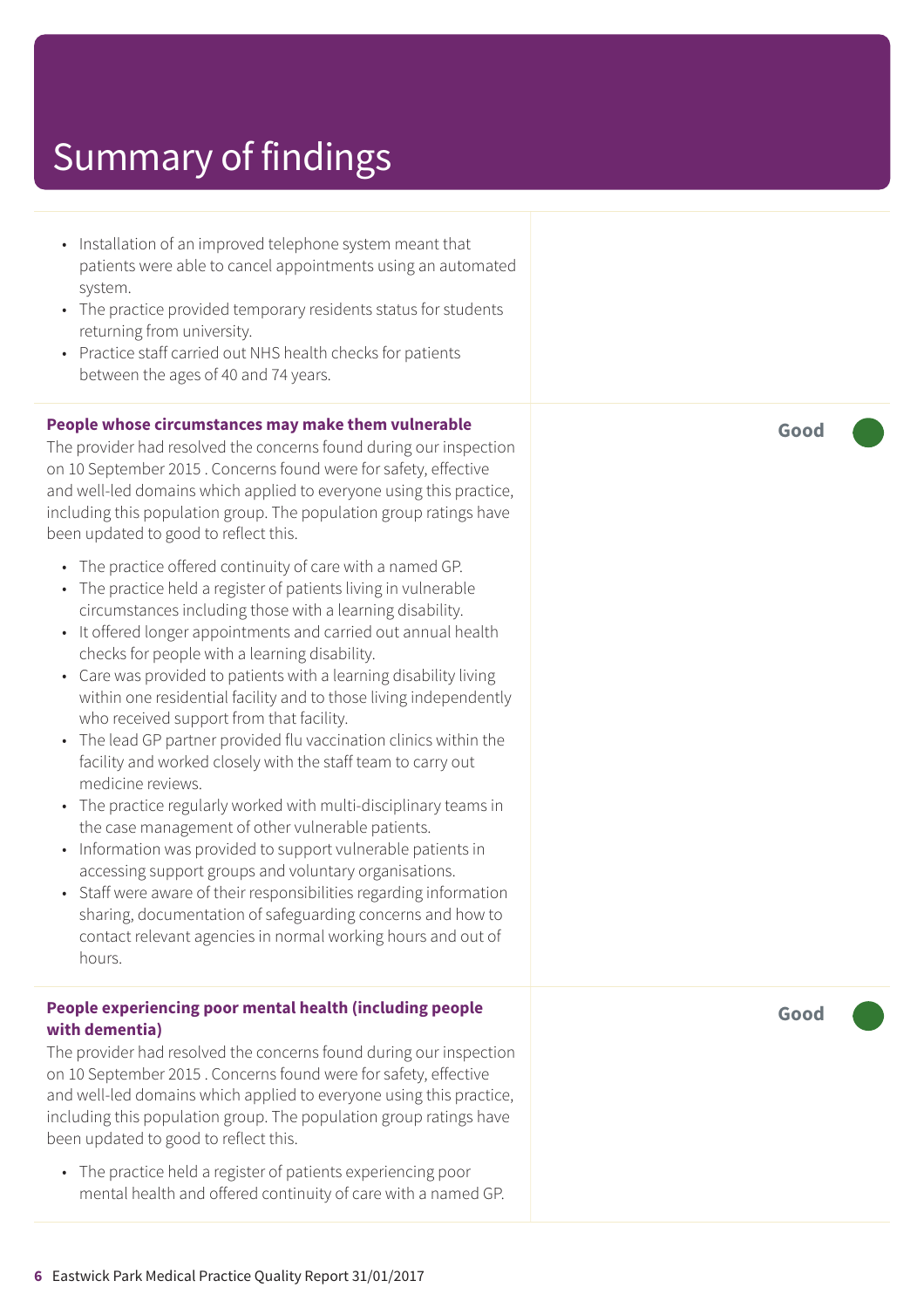- Patients with severe mental health needs were supported by care plans and received annual .
- The practice regularly worked with multi-disciplinary teams in the case management of patients experiencing poor mental health, including those with dementia.
- The practice undertook dementia screening of patients and ensured early referral to memory assessment services.
- The practice held regular meetings with a consultant psychiatrist to review those patients receiving secondary care and those in primary care whose treatment outcomes could be improved by the input of specialist advice.
- The practice provided information to patients experiencing poor mental health about how to access various support groups and voluntary organisations.
- It had a system in place to follow up patients who had been discharged from secondary care where they had been experiencing poor mental health.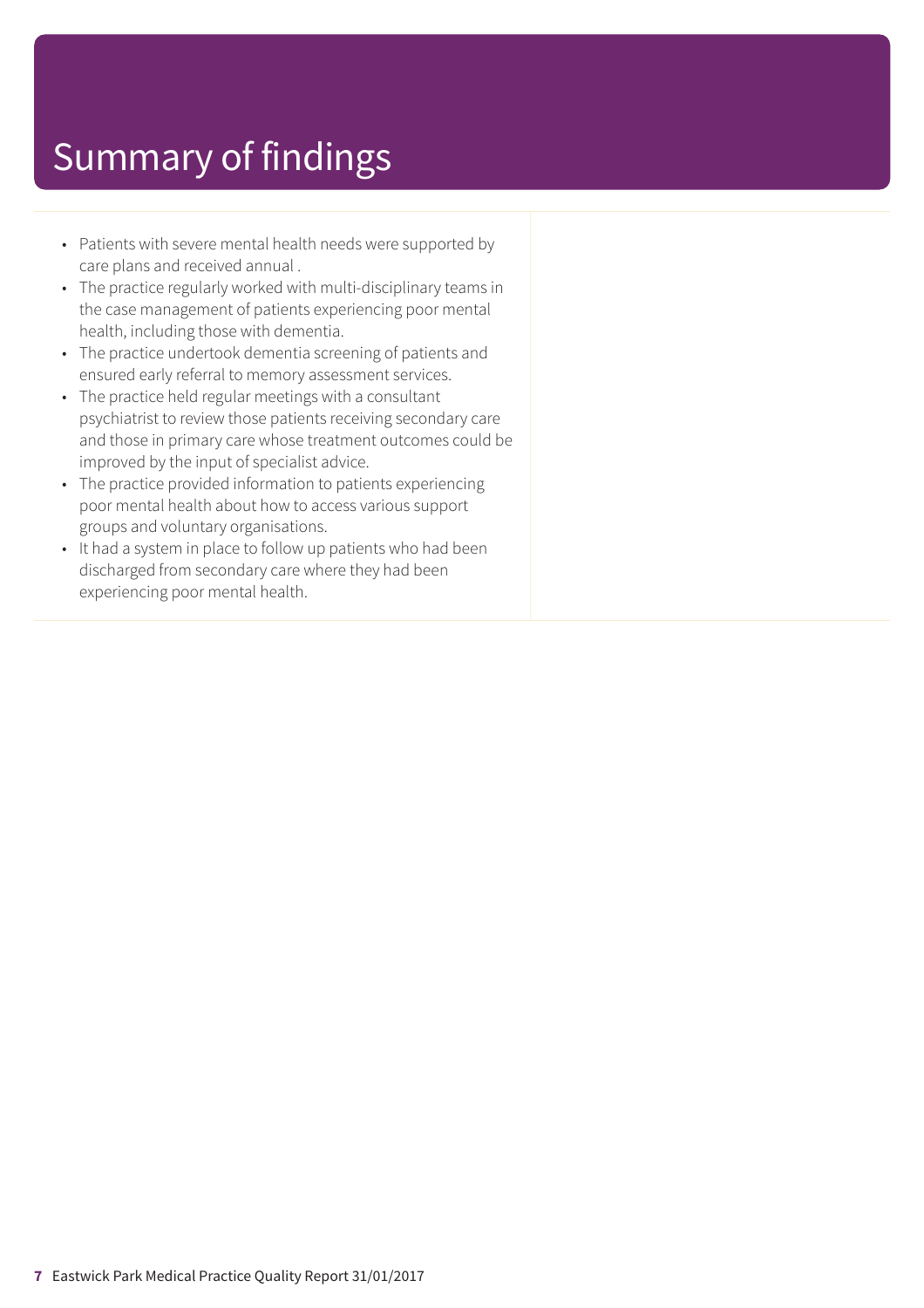

# Eastwick Park Medical Practice

**Detailed findings**

### Our inspection team

#### **Our inspection team was led by:**

A CQC Assistant Inspector.

### **Background to Eastwick Park Medical Practice**

Eastwick Park Medical Practice provides general medical services to approximately 7,400 registered patients. The practice delivers services to a higher number of patients who are aged 65 years and over, when compared with the national average. Care is provided to patients living in residential and nursing home facilities and a local hospice. Data available to the Care Quality Commission (CQC) shows the number of registered patients suffering income deprivation is lower than the national average.

Care and treatment is delivered by four GP partners and three salaried GPs. Five of the GPs are female and two are male. The practice employs a team of two practice nurses and two healthcare assistants. GPs and nurses are supported by the practice manager and a team of reception and administration staff.

The practice is a GP training practice and supports undergraduates and new registrar doctors in training. The practice is open from 8.30am to 6.30pm on weekdays.

Services are provided from: Eastwick Park Avenue, Bookham, Leatherhead, Surrey, KT23 3ND.

The practice has opted out of providing out of hours services to its own patients and uses the services of a local out of hours service.

### Why we carried out this inspection

We undertook an announced desk based inspection of Eastwick Park Medical Practice on 13 December 2016. This inspection was carried out to check that improvements had been made to meet the legal requirements planned by the practice, following our focused inspection on 3 May 2016, which saw the practice rated as Requires Improvement for providing safe services. A previous comprehensive inspection had also taken place on 10 September 2015.

We inspected this practice against one of the five questions we ask about services; is the service safe. This is because the service was not meeting some of the legal requirements in relation to this question.

We carried out a desk based inspection of this service under Section 60 of the Health and Social Care Act 2008 as part of our regulatory functions. The inspection was planned to check whether the provider is meeting the legal requirements and regulations associated with the Health and Social Care Act 2008, to look at the overall quality of the service, and to provide a rating for the service under the Care Act 2014.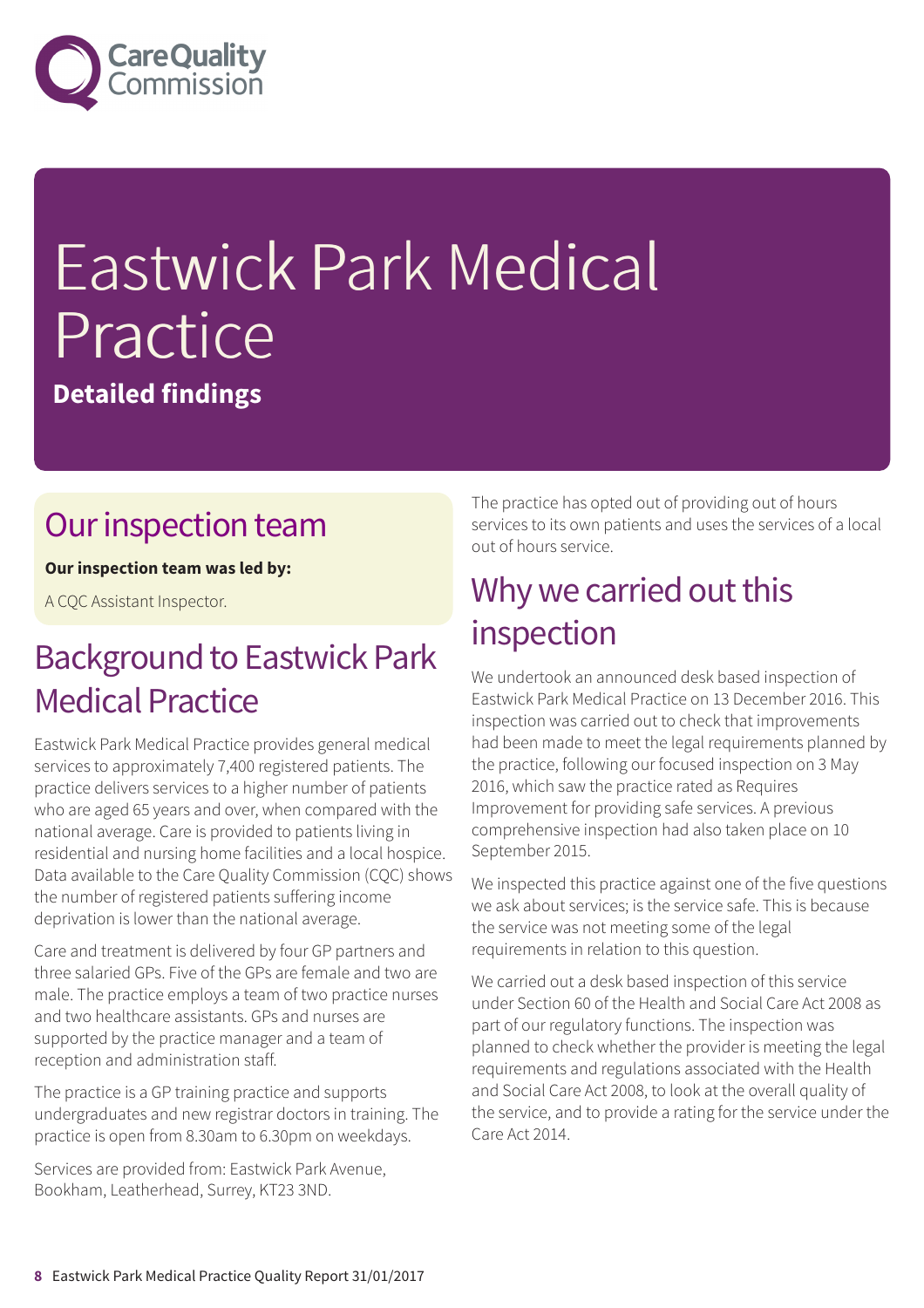# Detailed findings

### How we carried out this inspection

We reviewed information sent to us by the practice that told us how the breaches identified during the focused

inspection had been addressed. We spoke with the practice manager and reviewed information, scanned records and pictorial evidence sent by the practice. This included a clear record of curtain laundering and pictorial evidence of disposable curtains in place and receipt of order.